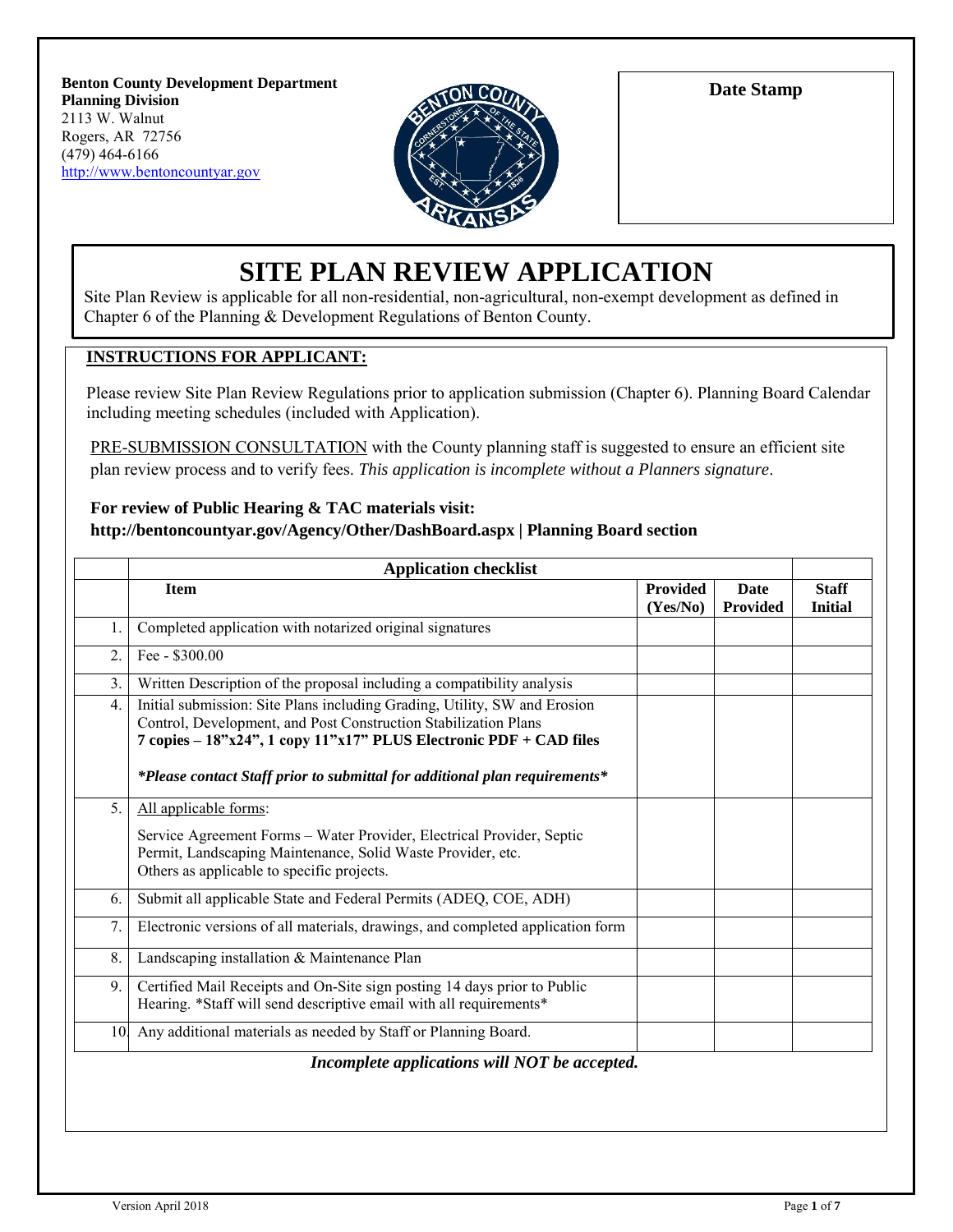# **PROPERTY OWNER AND APPLICANT INFORMATION**

Provide in full the name of the registered owner and applicant (if different than the owner) contact details. If the registered owner is a numbered company, provide the name of the principals of the company. If there is more than one owner, each owner shall copy this page, complete in full and submit with application.

#### **Written authorization from the legal property owner is required at the time of application or the documents will not be accepted.**

Note: All communication will be maintained with the Applicant unless otherwise requested by the owner in writing.

| <b>Property Owner</b>                               |                      |  |
|-----------------------------------------------------|----------------------|--|
| Name:                                               |                      |  |
|                                                     |                      |  |
|                                                     |                      |  |
|                                                     |                      |  |
| <b>Applicant (If other than the Property Owner)</b> |                      |  |
| Name:                                               |                      |  |
|                                                     |                      |  |
| Phone:                                              | Fax: $\qquad \qquad$ |  |
|                                                     |                      |  |

#### **NOTARIZED OWNER CERTIFICATION**

I certify under penalty of the laws of the State of Arkansas that I am the property owner of the property that is the subject matter of this application and I am authorizing to and hereby do consent to the filing of this application, acknowledge that the final approval by Benton County, if any, may result in restrictions, limitations and construction obligations being imposed on this real property and hereby authorize Benton County Staff to enter my property for the duration of the review.

I hereby acknowledge that it is my responsibility to ensure that I am in compliance with all applicable laws, regulations, and permits at the State or Federal levels.

| <b>Print Name:</b>                                                                   |                       |       |
|--------------------------------------------------------------------------------------|-----------------------|-------|
| <b>Owner/Authorized Agent Signature:</b>                                             |                       | Date: |
| State of Arkansas<br>County of<br>Subscribed and sworn to before me this day of 201. |                       |       |
| <b>NOTARY PUBLIC</b>                                                                 | My Commission expires |       |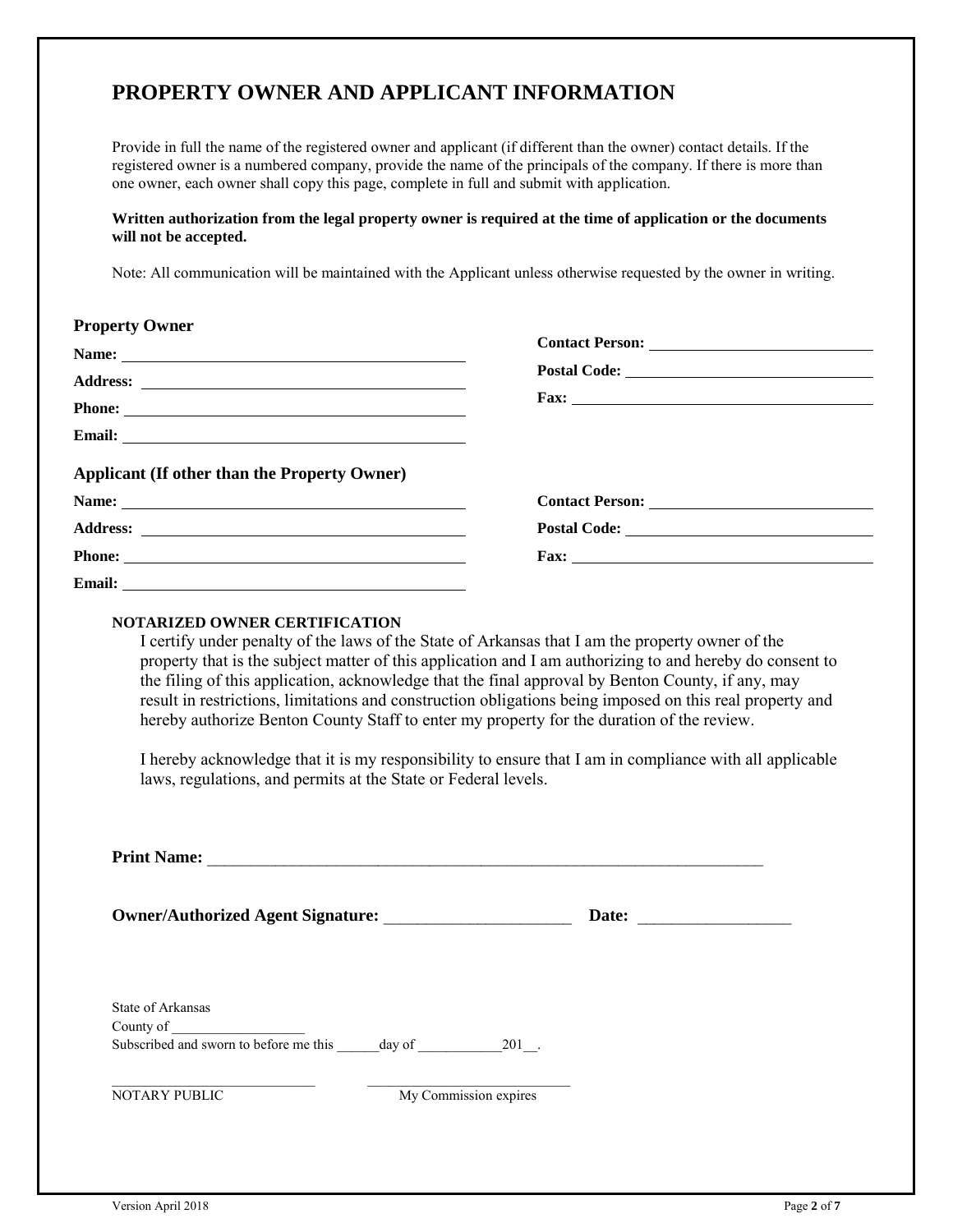#### **ARCHITECT/ ENGINEER/ SURVEYOR INFORMATION**

| Name:           | <b>Contact Person:</b> | <u> 1980 - Jan Samuel Barbara, politik a postaj de la provincia de la provincia de la provincia de la provincia d</u> |
|-----------------|------------------------|-----------------------------------------------------------------------------------------------------------------------|
| <b>Address:</b> |                        |                                                                                                                       |
| City:           | <b>Postal Code:</b>    |                                                                                                                       |
| <b>Phone:</b>   | Fax:                   |                                                                                                                       |
| <b>Email:</b>   |                        |                                                                                                                       |

## **DESCRIPTION OF SUBJECT PROPERTY**

| (If none currently, contact 911 Administration)                                                                |
|----------------------------------------------------------------------------------------------------------------|
|                                                                                                                |
| c. Parcel Area (acres): 2008. 2009. 2012. 2013. 2014. 2015. 2016. 2017. 2018. 2019. 2016. 2017. 2018. 2019. 20 |
| d. Area of Development (acres/ square feet):                                                                   |
|                                                                                                                |
| f. Proposed Development & Use:                                                                                 |
|                                                                                                                |
|                                                                                                                |

### **g. Gross Floor Area (square feet)**

|                                     | <b>Existing</b><br><b>Building (s)</b> | Proposed(new) |          | <b>Total GFA</b><br>(Existing + Proposed) |  |
|-------------------------------------|----------------------------------------|---------------|----------|-------------------------------------------|--|
| <b>GFA</b>                          |                                        |               |          |                                           |  |
| <b>Phased</b><br><b>Development</b> |                                        | Phase I       | Phase II | Phase III                                 |  |

#### **h. Parking/Loading Spaces**

|                             | <b>Existing</b> |         | <b>Proposed (New)</b> |           | <b>Total</b> |
|-----------------------------|-----------------|---------|-----------------------|-----------|--------------|
| # of Parking Spaces         |                 |         |                       |           |              |
| <b>Phased Development</b>   |                 | Phase I | Phase II              | Phase III |              |
| <b>Total Loading Spaces</b> |                 |         |                       |           |              |
| <b>Phased Development</b>   |                 |         |                       |           |              |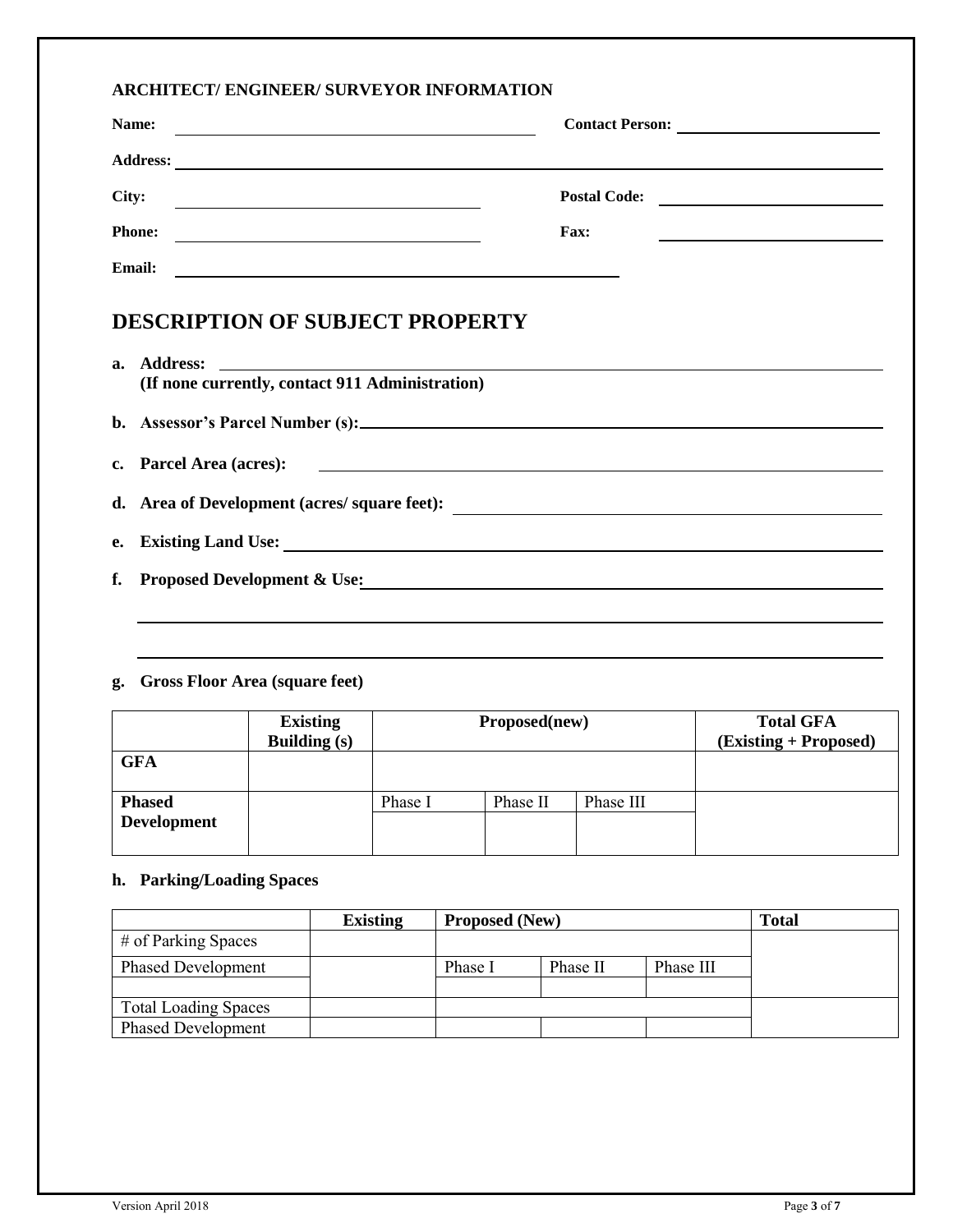## **i. Description of Screening/Buffer**

| Proposed Screening      | Existing | Proposed |
|-------------------------|----------|----------|
| Fence (length and       |          |          |
| location, material)     |          |          |
| Landscape Buffer        |          |          |
| (length, size, spacing, |          |          |
| and location)           |          |          |
| Other - Describe        |          |          |

### **j. Description of Exterior Lighting**

|                                                                                       | Existing | Proposed |
|---------------------------------------------------------------------------------------|----------|----------|
| No. and location of<br>light fixtures                                                 |          |          |
| Note: All exterior lights shall be full cut off fixtures (include note on site plans) |          |          |

### **k. Building-to-Property Line setbacks**

|                                                      | <b>Existing Buildings</b>                                                                                                                                        | Proposed buildings                            |
|------------------------------------------------------|------------------------------------------------------------------------------------------------------------------------------------------------------------------|-----------------------------------------------|
| Front setback                                        |                                                                                                                                                                  |                                               |
| Side setback                                         |                                                                                                                                                                  |                                               |
| Rear setback                                         |                                                                                                                                                                  |                                               |
| <b>Access to Subject Lands: Check all that apply</b> |                                                                                                                                                                  |                                               |
| County Road, Name<br>Private easement, Describe      |                                                                                                                                                                  | Highway, Name                                 |
|                                                      | m. Water, Sanitary Sewage and Storm Drainage: Check all that apply                                                                                               |                                               |
| Public/Semi Public                                   | Water-Indicate the source of water on-site                                                                                                                       | Private/Semi Private well                     |
|                                                      | Sanitary- Indicate the type of sewage disposal facility: Check all that apply                                                                                    |                                               |
| Other                                                | Publicly owned and operated sanitary sewage system<br>Privately owned and operated individual septic system<br>Have you received approval from Heath Department? |                                               |
| Yes                                                  | No                                                                                                                                                               |                                               |
|                                                      | Storm Drainage- Indicate how storm drainage will be provided on-site:                                                                                            |                                               |
| <b>Ditches</b><br>Detention pond                     | Swales<br>Low Impact Development options (Appendix B)                                                                                                            | Retention pond<br>Bio retention pond<br>Other |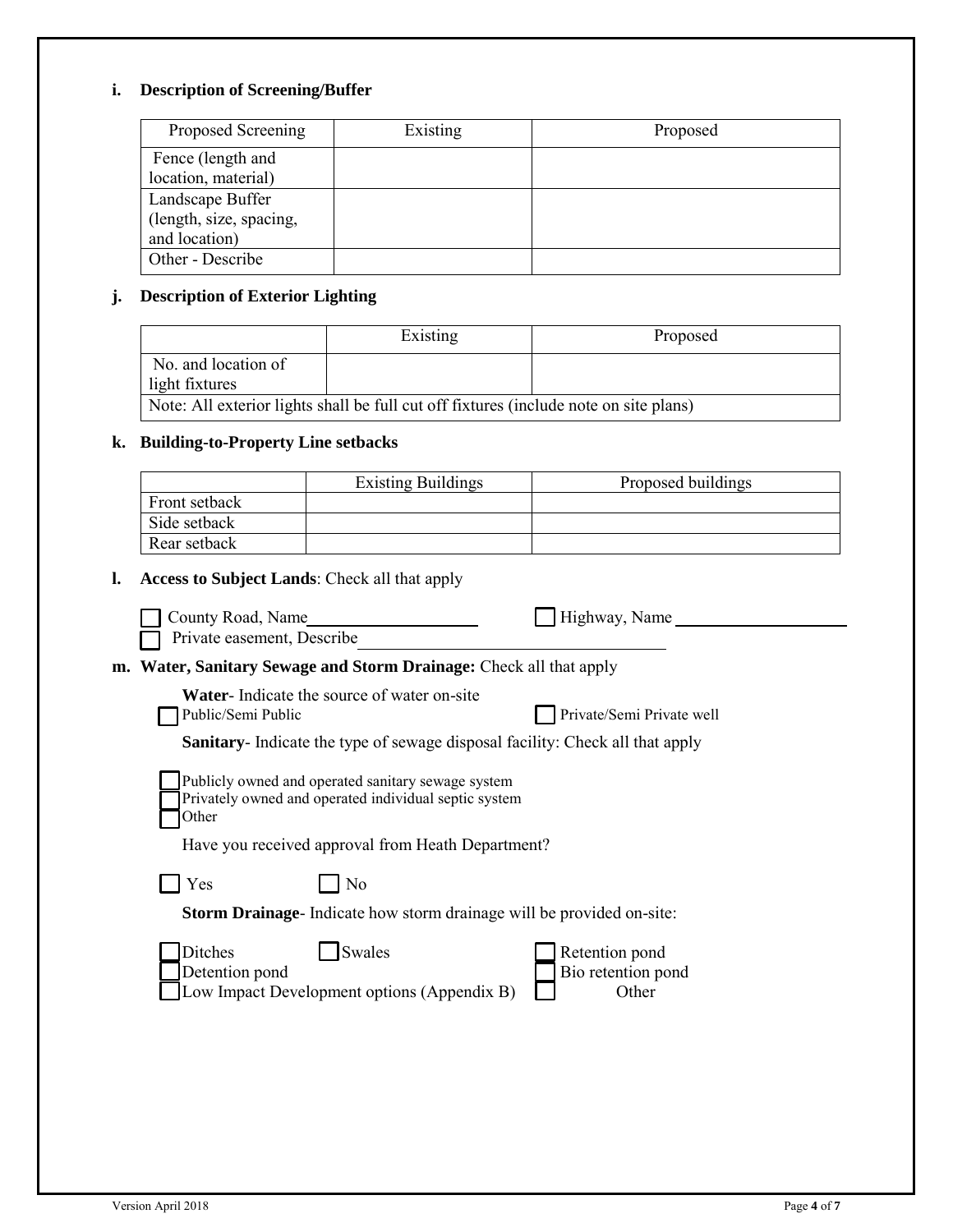## **OFFICE USE ONLY**

**AUTHORIZATION TO PROCESS:** This application has been received and accepted for processing as a:

- Development requiring Site Plan Review
- Major Amendments to an approved site plan
- Minor Amendments to an approved site plan
- Adult oriented Business
- Retail liquor establishments
- □ Sports shooting ranges and sports facilities

Name of Planning staff Date of Authorization to process

|                            | <b>Item</b>                                                                           |                       | <b>Comment</b> |
|----------------------------|---------------------------------------------------------------------------------------|-----------------------|----------------|
| 1.                         | Name of Planning Jurisdiction                                                         |                       |                |
| 2.                         | Is the subject property located in a<br>Floodplain?                                   | Yes<br>N <sub>0</sub> |                |
| 3.                         | Is the subject property located in<br>County's MS4 area?                              | Yes<br>N <sub>0</sub> |                |
| 4.                         | Date the applicant attended DRC                                                       |                       |                |
| 5.                         | Verify Notice of Public hearing-<br>certified mail and sign posted on site (§<br>4.8) |                       |                |
| 6.                         | <b>Site Visits</b>                                                                    |                       |                |
| <b>Application Fee: \$</b> | Receipt No.: __                                                                       |                       | Date:          |

**Assigned File No.: Related Planning File No.:**

**Additional Note:**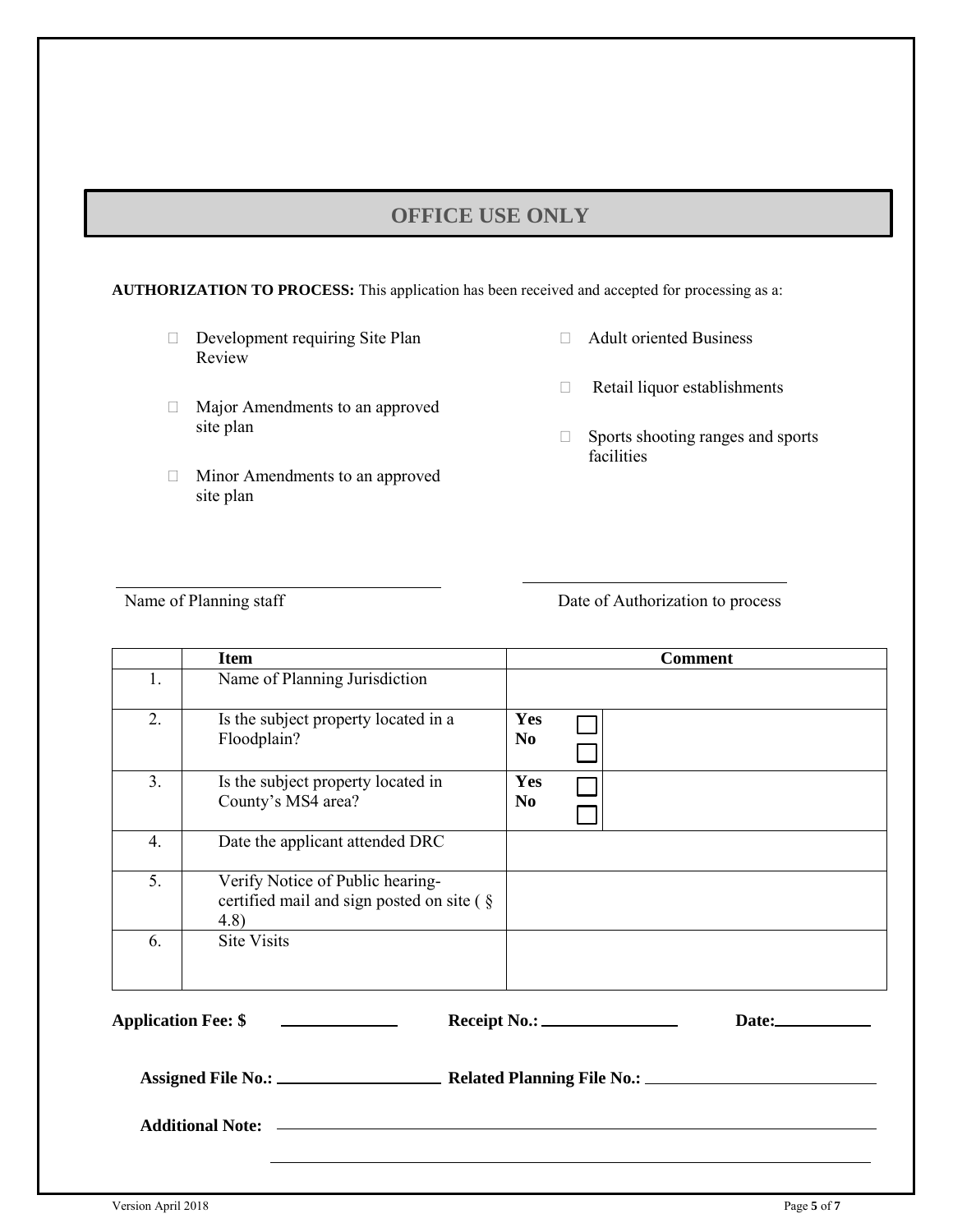# **HAZARDOUS CHEMICAL COMPLIANCE FORM**

| <b>BENTON COUNTY DEPARTMENT OF EMERGENCY MANAGEMENT AND</b> |
|-------------------------------------------------------------|
| <b>HOMELAND SECURITY</b>                                    |

215 E. CENTRAL AVE #7, BENTONVILLE, AR 72712 Phone: 479-271-1004 Fax: 479-271-1084

| CONTACT PHONE NUMBER: University of the contract of the contract of the contract of the contract of the contract of the contract of the contract of the contract of the contract of the contract of the contract of the contra |                    |             |
|--------------------------------------------------------------------------------------------------------------------------------------------------------------------------------------------------------------------------------|--------------------|-------------|
|                                                                                                                                                                                                                                |                    |             |
| A LETTER WILL BE SENT TO THE BUSINESS OWNER AND THE PLANNING OFFICE.                                                                                                                                                           |                    |             |
|                                                                                                                                                                                                                                |                    |             |
|                                                                                                                                                                                                                                |                    |             |
|                                                                                                                                                                                                                                |                    |             |
|                                                                                                                                                                                                                                |                    |             |
| WILL THERE BE CHEMICALS STORED AT THIS FACILITY? YES___________ NO_________                                                                                                                                                    |                    |             |
| IF YES - LIST NAME AND QUANTITIES BELOW:                                                                                                                                                                                       |                    |             |
|                                                                                                                                                                                                                                |                    |             |
|                                                                                                                                                                                                                                |                    |             |
|                                                                                                                                                                                                                                |                    |             |
|                                                                                                                                                                                                                                |                    |             |
| BY SIGNING BELOW, I ACKNOWLEDGE THAT ALL INFORMATION ABOVE IS TRUE AND                                                                                                                                                         |                    |             |
| CORRECT. I UNDERSTAND THAT IT IS MY RESPONSIBILITY TO NOTIFY THE BENTON                                                                                                                                                        |                    |             |
| COUNTY DEPARTMENT OF EMERGENCY MANAGEMENT IF THIS INFORMATION                                                                                                                                                                  |                    |             |
| <b>CHANGES.</b>                                                                                                                                                                                                                |                    |             |
|                                                                                                                                                                                                                                |                    |             |
| OWNER SIGNATURE                                                                                                                                                                                                                | <b>DATE</b>        |             |
|                                                                                                                                                                                                                                |                    |             |
|                                                                                                                                                                                                                                |                    |             |
| BENTON COUNTY DEPARTMENT OF EMERGENCY MANAGEMENT ONLY                                                                                                                                                                          |                    |             |
|                                                                                                                                                                                                                                |                    |             |
|                                                                                                                                                                                                                                | <b>DEM OFFICER</b> | <b>DATE</b> |
|                                                                                                                                                                                                                                |                    |             |